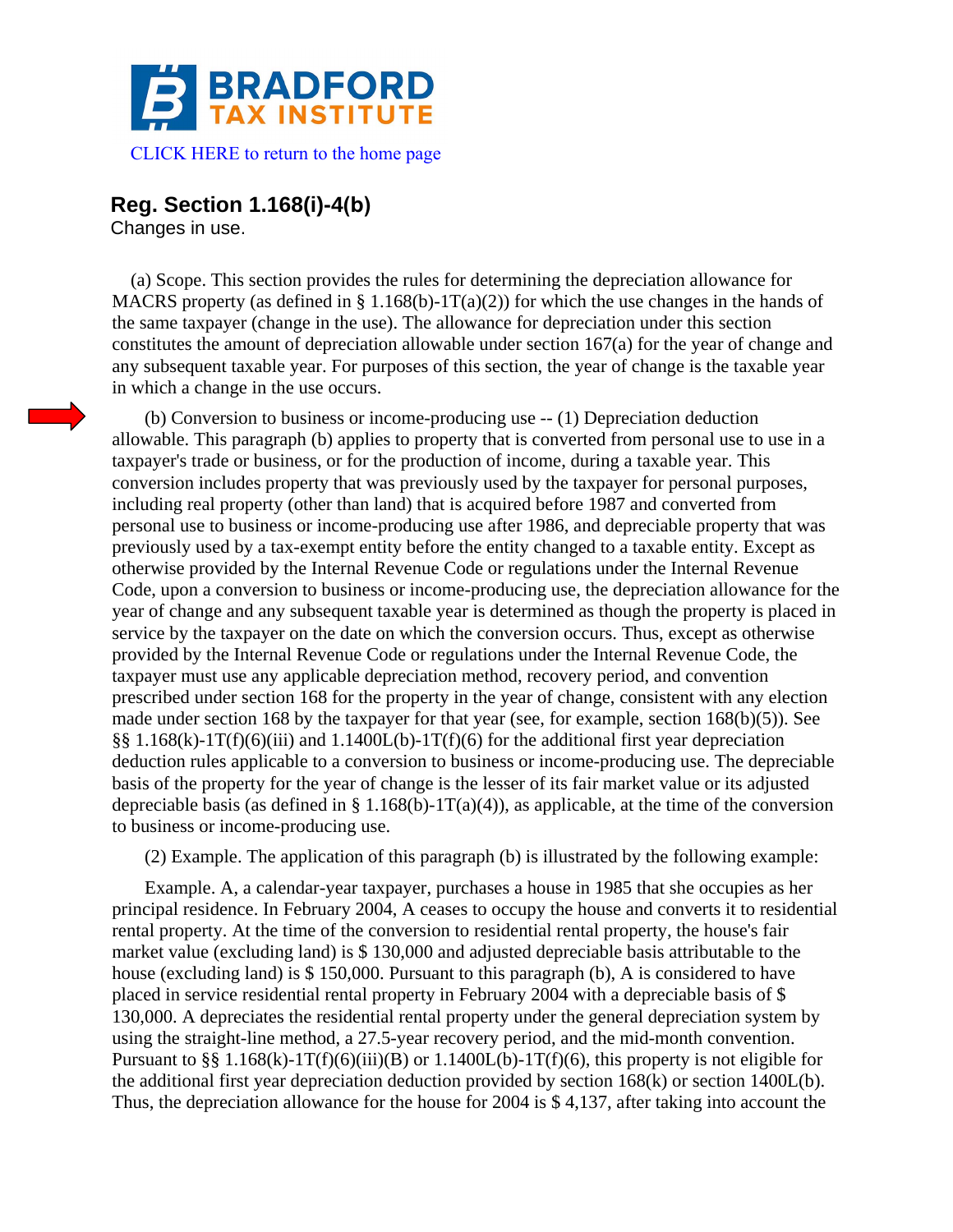mid-month convention ((\$ 130,000 adjusted depreciable basis multiplied by the applicable depreciation rate of 3.636% (1/27.5)) multiplied by the mid-month convention fraction of 10.5/12). The amount of depreciation computed under section 168, however, may be limited under other provisions of the Internal Revenue Code, such as, section 280A.

 (c) Conversion to personal use. The conversion of MACRS property from business or income-producing use to personal use during a taxable year is treated as a disposition of the property in that taxable year. The depreciation allowance for MACRS property for the year of change in which the property is treated as being disposed of is determined by first multiplying the adjusted depreciable basis of the property as of the first day of the year of change by the applicable depreciation rate for that taxable year (for further guidance, for example, see section 6 of Rev. Proc. 87-57 (1987-2 C. B. 687, 692) (see § 601.601(d)(2)(ii)(b) of this chapter)). This amount is then multiplied by a fraction, the numerator of which is the number of months (including fractions of months) the property is deemed to be placed in service during the year of change (taking into account the applicable convention) and the denominator of which is 12. No depreciation deduction is allowable for MACRS property placed in service and disposed of in the same taxable year. See §§ 1.168(k)-1T(f)(6)(ii) and 1.1400L(b)-1T(f)(6) for the additional first year depreciation deduction rules applicable to property placed in service and converted to personal use in the same taxable year. Upon the conversion to personal use, no gain, loss, or depreciation recapture under section 1245 or section 1250 is recognized. However, the provisions of section 1245 or section 1250 apply to any disposition of the converted property by the taxpayer at a later date. For listed property (as defined in section 280F(d)(4)), see section 280F(b)(2) for the recapture of excess depreciation upon the conversion to personal use.

 (d) Change in the use results in a different recovery period and/or depreciation method -- (1) In general. This paragraph (d) applies to a change in the use of MACRS property during a taxable year subsequent to the placed-in-service year, if the property continues to be MACRS property owned by the same taxpayer and, as a result of the change in the use, has a different recovery period, a different depreciation method, or both. For example, this paragraph (d) applies to MACRS property that --

(i) Begins or ceases to be used predominantly outside the United States;

(ii) Results in a reclassification of the property under section  $168(e)$  due to a change in the use of the property; or

(iii) Begins or ceases to be tax-exempt use property (as defined in section 168(h)).

 (2) Determination of change in the use -- (i) In general. Except as provided in paragraph  $(d)(2)(ii)$  of this section, a change in the use of MACRS property occurs when the primary use of the MACRS property in the taxable year is different from its primary use in the immediately preceding taxable year. The primary use of MACRS property may be determined in any reasonable manner that is consistently applied to the taxpayer's MACRS property.

 (ii) Alternative depreciation system property -- (A) Property used within or outside the United States. A change in the use of MACRS property occurs when a taxpayer begins or ceases to use MACRS property predominantly outside the United States during the taxable year. The determination of whether MACRS property is used predominantly outside the United States is made in accordance with the test in § 1.48-1(g)(1)(i) for determining predominant use.

 (B) Tax-exempt bond financed property. A change in the use of MACRS property occurs when the property changes to tax-exempt bond financed property, as described in section  $168(g)(1)(C)$  and  $(g)(5)$ , during the taxable year. For purposes of this paragraph (d), MACRS property changes to tax-exempt bond financed property when a tax-exempt bond is first issued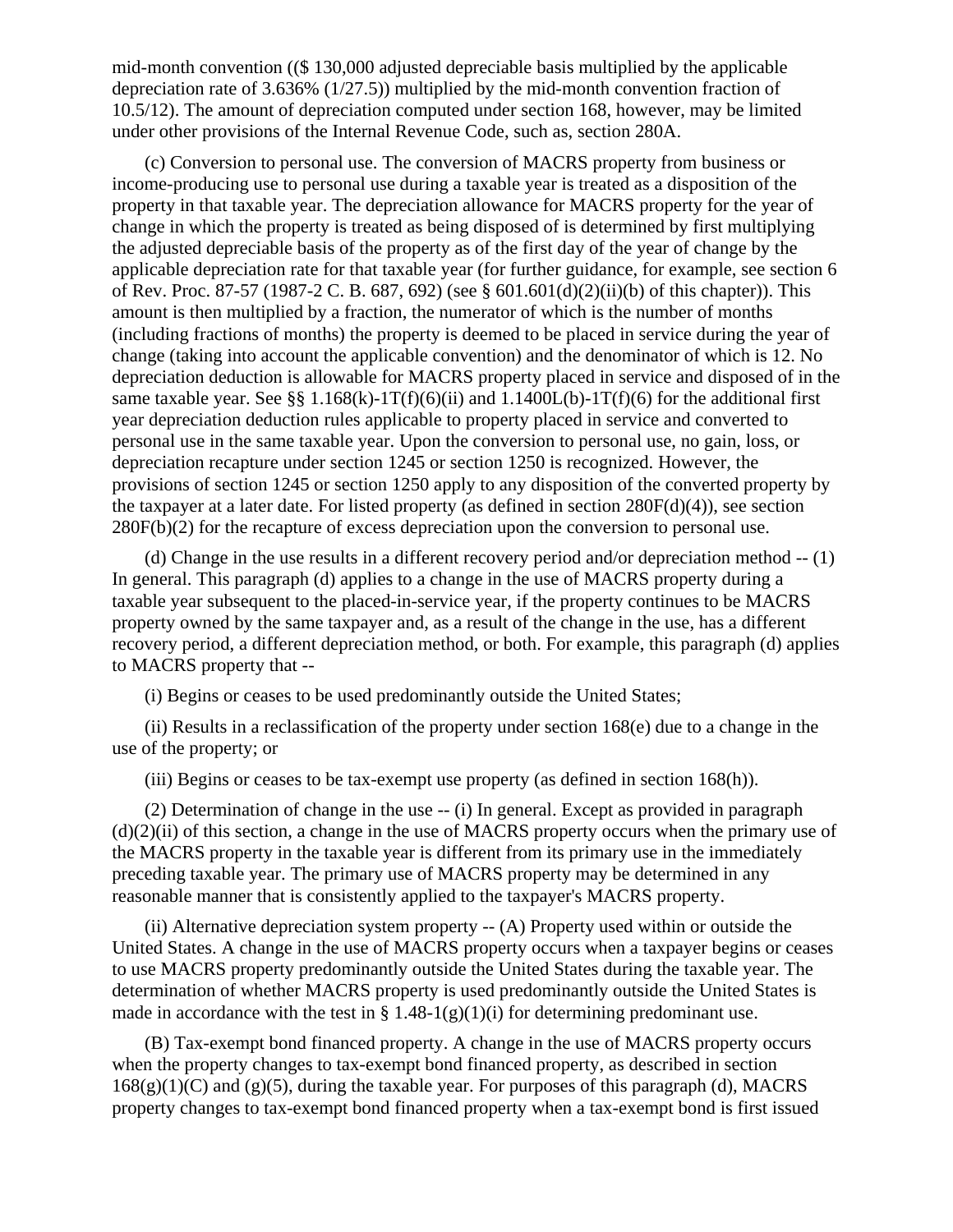after the MACRS property is placed in service. MACRS property continues to be tax-exempt bond financed property in the hands of the taxpayer even if the tax-exempt bond (including any refunding issue) is no longer outstanding or is redeemed.

 (C) Other mandatory alternative depreciation system property. A change in the use of MACRS property occurs when the property changes to, or changes from, property described in section  $168(g)(1)(B)$  (tax-exempt use property) or (D) (imported property covered by an Executive order) during the taxable year.

 (iii) Change in the use deemed to occur on first day of the year of change. If a change in the use of MACRS property occurs under this paragraph (d)(2), the depreciation allowance for that MACRS property for the year of change is determined as though the use of the MACRS property changed on the first day of the year of change.

 (3) Change in the use results in a shorter recovery period and/or a more accelerated depreciation method -- (i) Treated as placed in service in the year of change -- (A) In general. If a change in the use results in the MACRS property changing to a shorter recovery period and/or a depreciation method that is more accelerated than the method used for the MACRS property before the change in the use, the depreciation allowances beginning in the year of change are determined as though the MACRS property is placed in service by the taxpayer in the year of change.

 (B) Computation of depreciation allowance. The depreciation allowances for the MACRS property for any 12-month taxable year beginning with the year of change are determined by multiplying the adjusted depreciable basis of the MACRS property as of the first day of each taxable year by the applicable depreciation rate for each taxable year. In determining the applicable depreciation rate for the year of change and subsequent taxable years, the taxpayer must use any applicable depreciation method and recovery period prescribed under section 168 for the MACRS property in the year of change, consistent with any election made under section 168 by the taxpayer for that year (see, for example, section 168(b)(5)). If there is a change in the use of MACRS property, the applicable convention that applies to the MACRS property is the same as the convention that applied before the change in the use of the MACRS property. However, the depreciation allowance for the year of change for the MACRS property is determined without applying the applicable convention, unless the MACRS property is disposed of during the year of change. See paragraph (d)(5) of this section for the rules relating to the computation of the depreciation allowance under the optional depreciation tables. If the year of change or any subsequent taxable year is less than 12 months, the depreciation allowance determined under this paragraph (d)(3)(i) must be adjusted for a short taxable year (for further guidance, for example, see Rev. Proc. 89-15 (1989-1 C.B. 816) (see § 601.601(d)(2)(ii)(b) of this chapter)).

 (C) Special rules. MACRS property affected by this paragraph (d)(3)(i) is not eligible in the year of change for the election provided under section  $168(f)(1)$ , 179, or 1400L(f), or for the additional first year depreciation deduction provided in section 168(k) or 1400L(b). See §§  $1.168(k)$ -1T(f)(6)(iv) and  $1.1400L(b)$ -1T(f)(6) for other additional first year depreciation deduction rules applicable to a change in the use of MACRS property subsequent to its placedin-service year. For purposes of determining whether the mid-quarter convention applies to other MACRS property placed in service during the year of change, the unadjusted depreciable basis (as defined in § 1.168(b)-1T(a)(3)) or the adjusted depreciable basis of MACRS property affected by this paragraph  $(d)(3)(i)$  is not taken into account.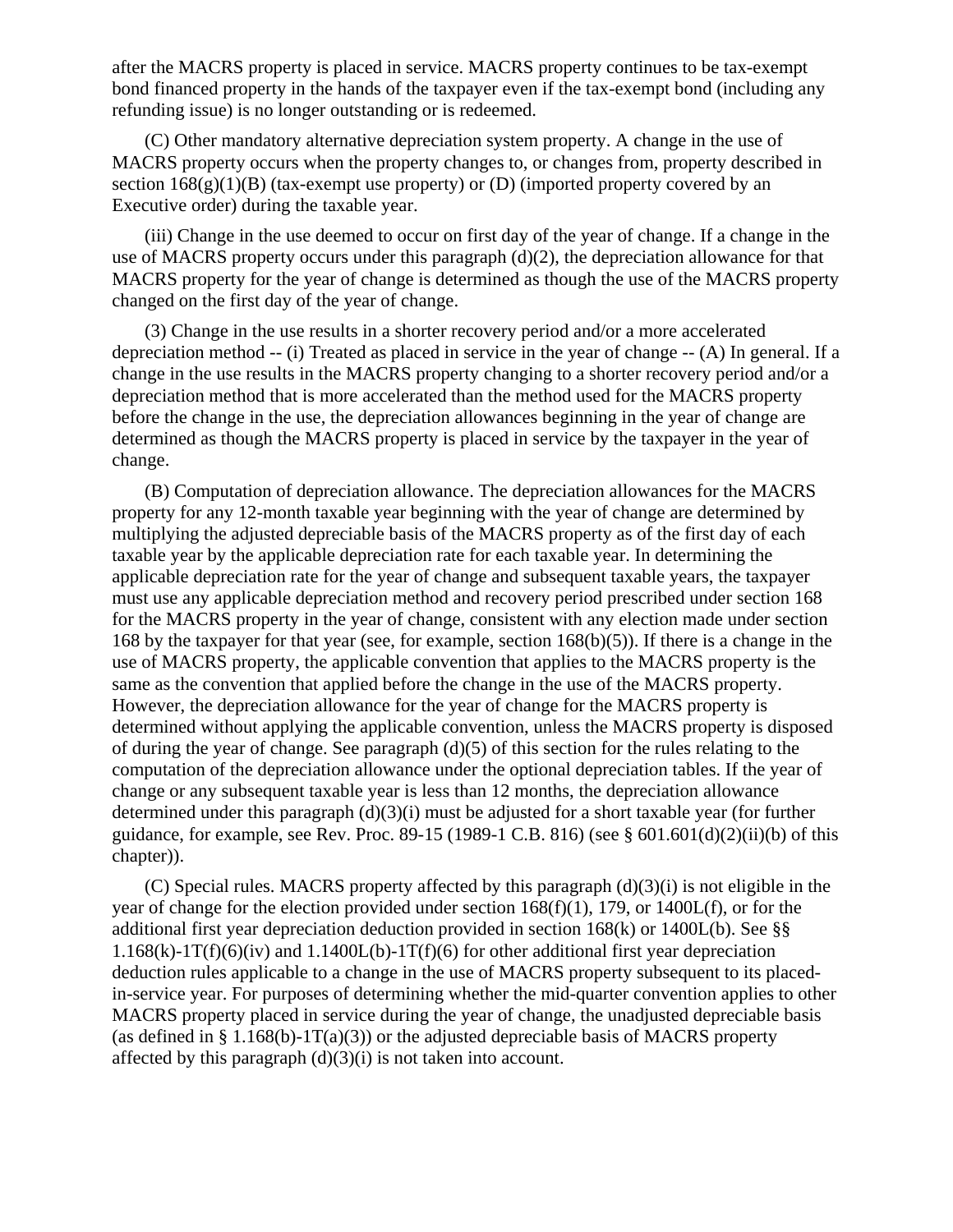(ii) Option to disregard the change in the use. In lieu of applying paragraph  $(d)(3)(i)$  of this section, the taxpayer may elect to determine the depreciation allowance as though the change in the use had not occurred. The taxpayer elects this option by claiming on the taxpayer's timely filed (including extensions) Federal income tax return for the year of change the depreciation allowance for the property as though the change in the use had not occurred. See paragraph  $(g)(2)$  of this section for the manner for revoking this election.

 (4) Change in the use results in a longer recovery period and/or a slower depreciation method -- (i) Treated as originally placed in service with longer recovery period and/or slower depreciation method. If a change in the use results in a longer recovery period and/or a depreciation method for the MACRS property that is less accelerated than the method used for the MACRS property before the change in the use, the depreciation allowances beginning with the year of change are determined as though the MACRS property had been originally placed in service by the taxpayer with the longer recovery period and/or the slower depreciation method. MACRS property affected by this paragraph (d)(4) is not eligible in the year of change for the election provided under section  $168(f)(1)$ , 179, or  $1400L(f)$ , or for the additional first year depreciation deduction provided in section  $168(k)$  or  $1400L(b)$ . See §§ 1.168(k)-1T(f)(6)(iv) and  $1.1400L(b)-1T(f)(6)$  for other additional first year depreciation deduction rules applicable to a change in the use of MACRS property subsequent to its placed-in-service year.

 (ii) Computation of the depreciation allowance. The depreciation allowances for the MACRS property for any 12-month taxable year beginning with the year of change are determined by multiplying the adjusted depreciable basis of the MACRS property as of the first day of each taxable year by the applicable depreciation rate for each taxable year. If there is a change in the use of MACRS property, the applicable convention that applies to the MACRS property is the same as the convention that applied before the change in the use of the MACRS property. If the year of change or any subsequent taxable year is less than 12 months, the depreciation allowance determined under this paragraph  $(d)(4)(ii)$  must be adjusted for a short taxable year (for further guidance, for example, see Rev. Proc. 89-15 (1989-1 C.B. 816) (see §  $601.601(d)(2)(ii)(b)$  of this chapter)). See paragraph (d)(5) of this section for the rules relating to the computation of the depreciation allowance under the optional depreciation tables. In determining the applicable depreciation rate for the year of change and any subsequent taxable year --

 (A) The applicable depreciation method is the depreciation method that would apply in the year of change and any subsequent taxable year for the MACRS property had the taxpayer used the longer recovery period and/or the slower depreciation method in the placed-in-service year of the property. If the 200-or 150-percent declining balance method would have applied in the placed-in-service year but the method would have switched to the straight line method in the year of change or any prior taxable year, the applicable depreciation method beginning with the year of change is the straight line method; and

(B) The applicable recovery period is either --

 (1) The longer recovery period resulting from the change in the use if the applicable depreciation method is the 200-or 150-percent declining balance method (as determined under paragraph  $(d)(4)(ii)(A)$  of this section) unless the recovery period did not change as a result of the change in the use, in which case the applicable recovery period is the same recovery period that applied before the change in the use; or

 (2) The number of years remaining as of the beginning of each taxable year (taking into account the applicable convention) had the taxpayer used the longer recovery period in the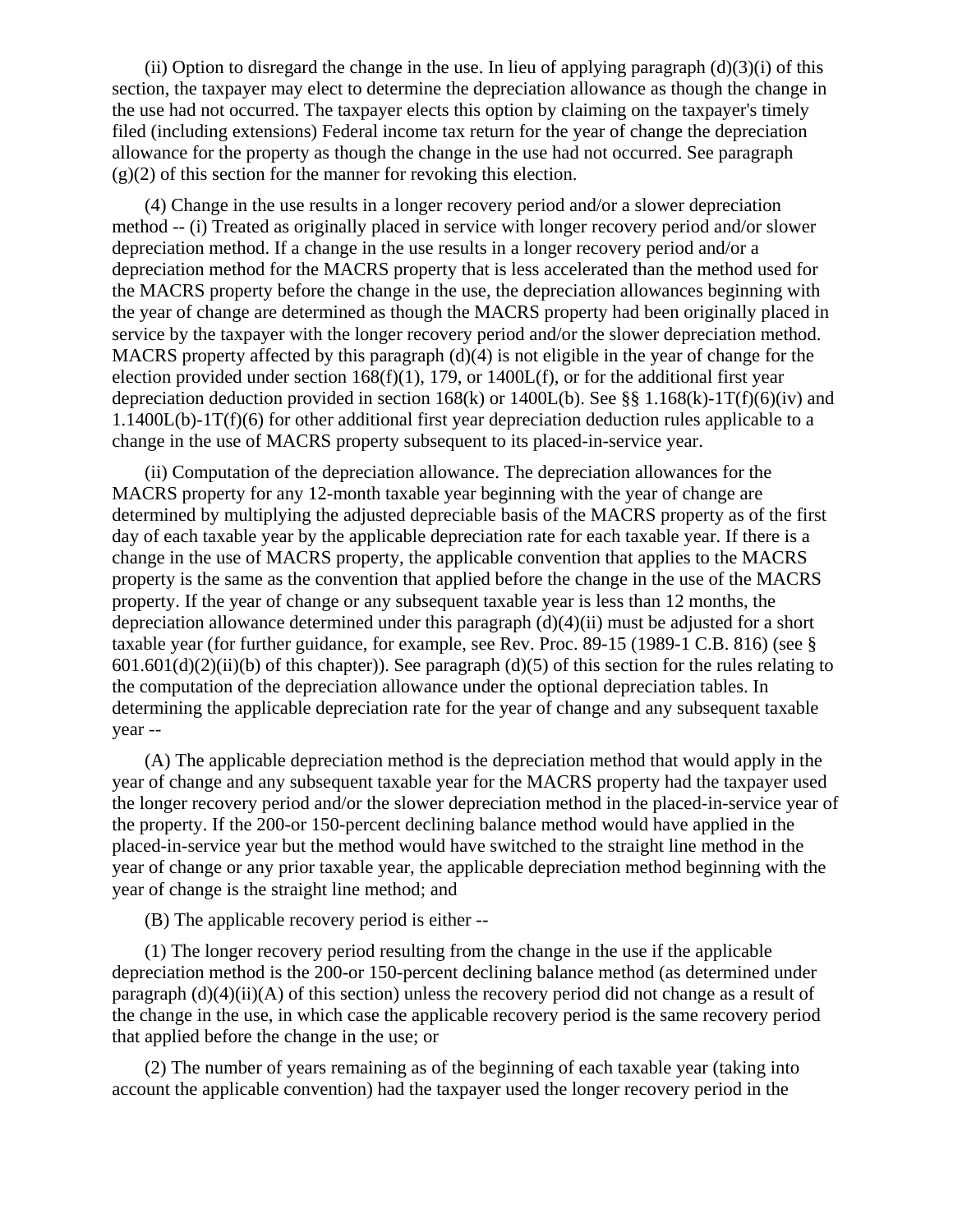placed-in-service year of the property if the applicable depreciation method is the straight line method (as determined under paragraph  $(d)(4)(ii)(A)$  of this section) unless the recovery period did not change as a result of the change in the use, in which case the applicable recovery period is the number of years remaining as of the beginning of each taxable year (taking into account the applicable convention) based on the recovery period that applied before the change in the use.

 (5) Using optional depreciation tables -- (i) Taxpayer not bound by prior use of table. If a taxpayer used an optional depreciation table for the MACRS property before a change in the use, the taxpayer is not bound to use the appropriate new table for that MACRS property beginning in the year of change (for further guidance, for example, see section 8 of Rev. Proc. 87-57 (1987-2 C.B. 687, 693) (see § 601.601(d)(2)(ii)(b) of this chapter)). If a taxpayer did not use an optional depreciation table for MACRS property before a change in the use and the change in the use results in a shorter recovery period and/or a more accelerated depreciation method (as described in paragraph  $(d)(3)(i)$  of this section), the taxpayer may use the appropriate new table for that MACRS property beginning in the year of change. If a taxpayer chooses not to use the optional depreciation table, the depreciation allowances for the MACRS property beginning in the year of change are determined under paragraph  $(d)(3)(i)$  or  $(4)$  of this section, as applicable.

 (ii) Taxpayer chooses to use optional depreciation table after a change in the use. If a taxpayer chooses to use an optional depreciation table for the MACRS property after a change in the use, the depreciation allowances for the MACRS property for any 12-month taxable year beginning with the year of change are determined as follows:

 (A) Change in the use results in a shorter recovery period and/or a more accelerated depreciation method. If a change in the use results in a shorter recovery period and/or a more accelerated depreciation method (as described in paragraph (d)(3)(i) of this section), the depreciation allowances for the MACRS property for any 12-month taxable year beginning with the year of change are determined by multiplying the adjusted depreciable basis of the MACRS property as of the first day of the year of change by the annual depreciation rate for each recovery year (expressed as a decimal equivalent) specified in the appropriate optional depreciation table. The appropriate optional depreciation table for the MACRS property is based on the depreciation system, depreciation method, recovery period, and convention applicable to the MACRS property in the year of change as determined under paragraph  $(d)(3)(i)$  of this section. The depreciation allowance for the year of change for the MACRS property is determined by taking into account the applicable convention (which is already factored into the optional depreciation tables). If the year of change or any subsequent taxable year is less than 12 months, the depreciation allowance determined under this paragraph  $(d)(5)(ii)(A)$  must be adjusted for a short taxable year (for further guidance, for example, see Rev. Proc. 89-15 (1989-1 C.B. 816) (see §  $601.601(d)(2)(ii)(b)$  of this chapter)).

 (B) Change in the use results in a longer recovery period and/or a slower depreciation method -- (1) Determination of the appropriate optional depreciation table. If a change in the use results in a longer recovery period and/or a slower depreciation method (as described in paragraph (d)(4)(i) of this section), the depreciation allowances for the MACRS property for any 12-month taxable year beginning with the year of change are determined by choosing the optional depreciation table that corresponds to the depreciation system, depreciation method, recovery period, and convention that would have applied to the MACRS property in the placedin-service year had that property been originally placed in service by the taxpayer with the longer recovery period and/or the slower depreciation method. If there is a change in the use of MACRS property, the applicable convention that applies to the MACRS property is the same as the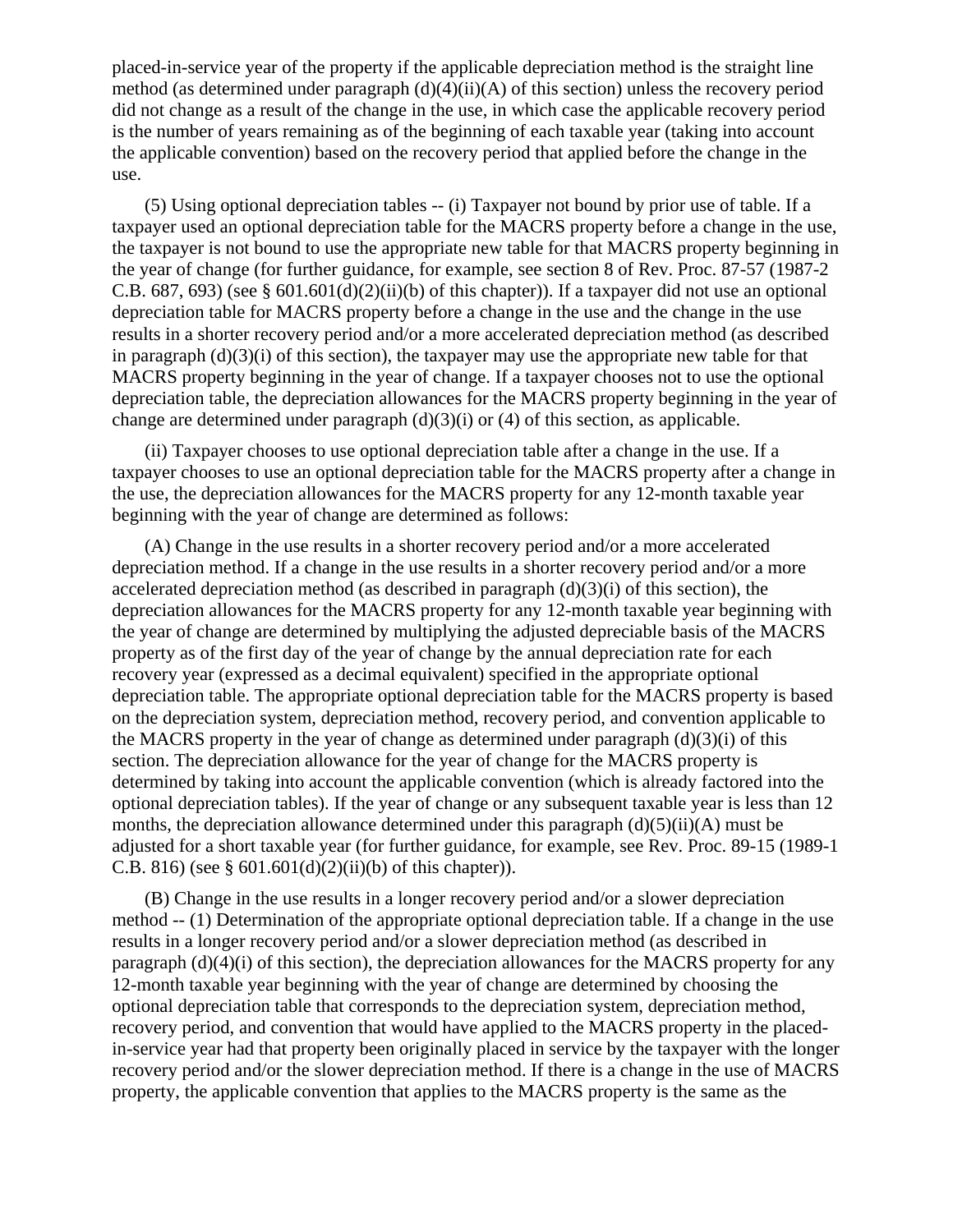convention that applied before the change in the use of the MACRS property. If the year of change or any subsequent taxable year is less than 12 months, the depreciation allowance determined under this paragraph  $(d)(5)(ii)(B)$  must be adjusted for a short taxable year (for further guidance, for example, see Rev. Proc. 89-15 (1989-1 C.B. 816) (see § 601.601(d)(2)(ii)(b) of this chapter)).

 (2) Computation of the depreciation allowance. The depreciation allowances for the MACRS property for any 12-month taxable year beginning with the year of change are computed by first determining the appropriate recovery year in the table identified under paragraph  $(d)(5)(ii)(B)(1)$  of this section. The appropriate recovery year for the year of change is the year that corresponds to the year of change. For example, if the recovery year for the year of change would have been Year 4 in the table that applied before the change in the use of the MACRS property, then the recovery year for the year of change is Year 4 in the table identified under paragraph  $(d)(5)(ii)(B)(1)$  of this section. Next, the annual depreciation rate (expressed as a decimal equivalent) for each recovery year is multiplied by a transaction coefficient. The transaction coefficient is the formula  $(1/(1-x))$  where x equals the sum of the annual depreciation rates from the table identified under paragraph  $(d)(5)(ii)(B)(1)$  of this section (expressed as a decimal equivalent) for the taxable years beginning with the placed-in-service year of the MACRS property through the taxable year immediately prior to the year of change. The product of the annual depreciation rate and the transaction coefficient is multiplied by the adjusted depreciable basis of the MACRS property as of the beginning of the year of change.

(6) Examples. The application of this paragraph (d) is illustrated by the following examples:

 Example 1. Change in the use results in a shorter recovery period and/or a more accelerated depreciation method and optional depreciation table is not used -- (i) X, a calendar-year corporation, places in service in 1999 equipment at a cost of \$ 100,000 and uses this equipment from 1999 through 2003 primarily in its A business. X depreciates the equipment for 1999 through 2003 under the general depreciation system as 7-year property by using the 200-percent declining balance method (which switched to the straight-line method in 2003), a 7-year recovery period, and a half-year convention. Beginning in 2004, X primarily uses the equipment in its B business. As a result, the classification of the equipment under section 168(e) changes from 7-year property to 5-year property and the recovery period of the equipment under the general depreciation system changes from 7 years to 5 years. The depreciation method does not change. On January 1, 2004, the adjusted depreciable basis of the equipment is \$ 22,311. X depreciates its 5-year recovery property placed in service in 2004 under the general depreciation system by using the 200-percent declining balance method and a 5-year recovery period. X does not use the optional depreciation tables.

(ii) Under paragraph  $(d)(3)(i)$  of this section, X 's allowable depreciation deduction for the equipment for 2004 and subsequent taxable years is determined as though X placed the equipment in service in 2004 for use primarily in its B business. The depreciable basis of the equipment as of January 1, 2004, is \$ 22,311 (the adjusted depreciable basis at January 1, 2004). Because X does not use the optional depreciation tables, the depreciation allowance for 2004 (the deemed placed-in-service year) for this equipment only is computed without taking into account the half-year convention. Pursuant to paragraph  $(d)(3)(i)(C)$  of this section, this equipment is not eligible for the additional first year depreciation deduction provided by section 168(k) or section 1400L(b). Thus, X 's allowable depreciation deduction for the equipment for 2004 is \$ 8,924 (\$ 22,311 adjusted depreciable basis at January 1, 2004, multiplied by the applicable depreciation rate of 40% (200/5)). X 's allowable depreciation deduction for the equipment for 2005 is \$ 5,355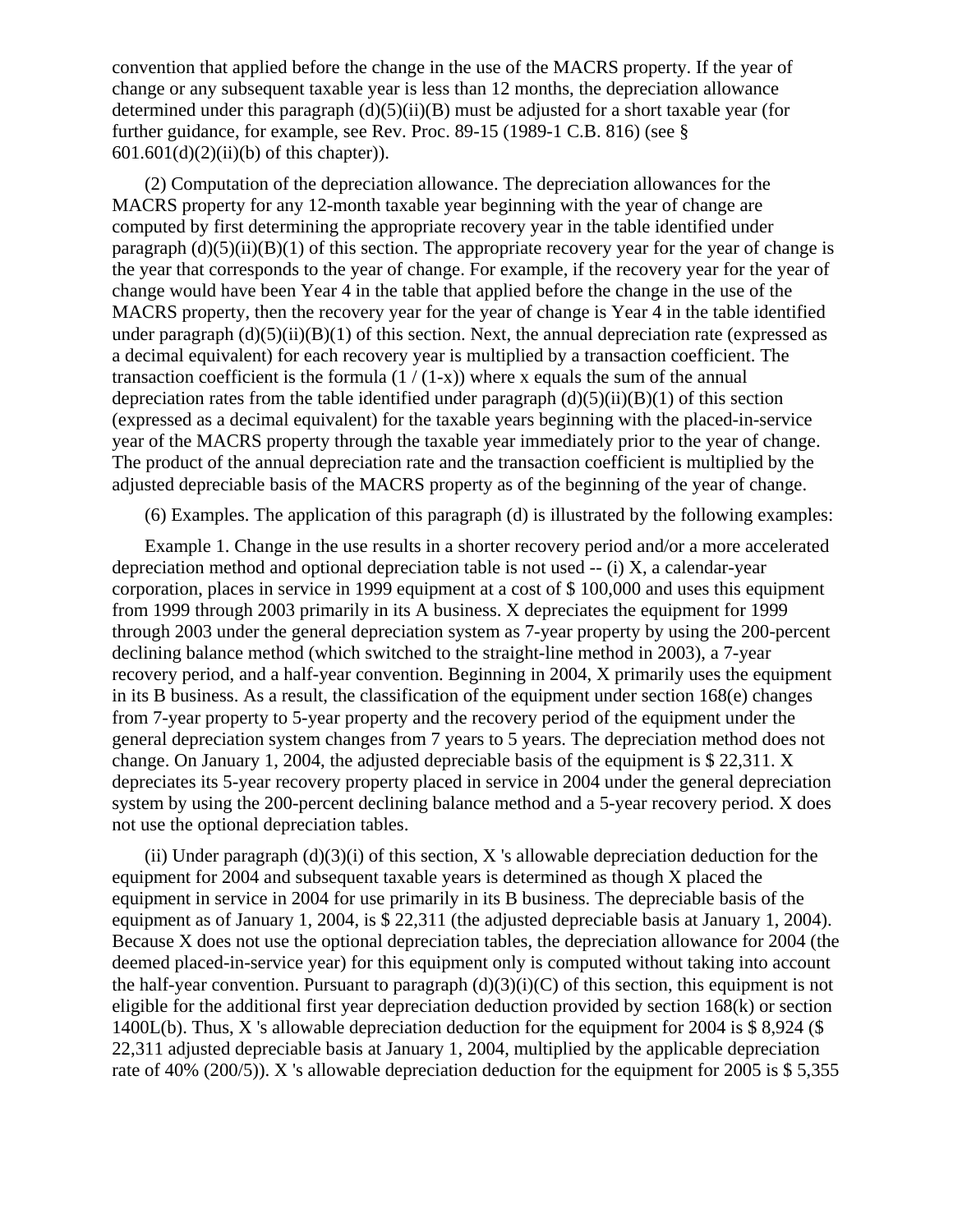(\$ 13,387 adjusted depreciable basis at January 1, 2005, multiplied by the applicable depreciation rate of 40% (200/5)).

(iii) Alternatively, under paragraph  $(d)(3)(ii)$  of this section, X may elect to disregard the change in the use and, as a result, may continue to treat the equipment as though it is used primarily in its A business. If the election is made, X 's allowable depreciation deduction for the equipment for 2004 is \$ 8,924 (\$ 22,311 adjusted depreciable basis at January 1, 2004, multiplied by the applicable depreciation rate of 40% (1/2.5 years remaining at January 1, 2004)). X 's allowable depreciation deduction for the equipment for 2005 is \$ 8,925 (\$ 13,387 adjusted depreciable basis at January 1, 2005, multiplied by the applicable depreciation rate of 66.67% (1/1.5 years remaining at January 1, 2005)).

 Example 2. Change in the use results in a shorter recovery period and/or a more accelerated depreciation method and optional depreciation table is used -- (i) Same facts as in Example 1, except that X used the optional depreciation tables for computing depreciation for 1999 through 2003. Pursuant to paragraph (d)(5) of this section, X chooses to continue to use the optional depreciation table for the equipment. X does not make the election provided in paragraph  $(d)(3)(ii)$  of this section to disregard the change in use.

(ii) In accordance with paragraph  $(d)(5)(ii)(A)$  of this section, X must first identify the appropriate optional depreciation table for the equipment. This table is table 1 in Rev. Proc. 87- 57 because the equipment will be depreciated in the year of change (2004) under the general depreciation system using the 200-percent declining balance method, a 5-year recovery period, and the half-year convention (which is the convention that applied to the equipment in 1999). Pursuant to paragraph  $(d)(3)(i)(C)$  of this section, this equipment is not eligible for the additional first year depreciation deduction provided by section 168(k) or section 1400L(b). For 2004, X multiplies its adjusted depreciable basis in the equipment as of January 1, 2004, of \$ 22,311, by the annual depreciation rate in table 1 for recovery year 1 for a 5-year recovery period (.20), to determine the depreciation allowance of \$ 4,462. For 2005, X multiplies its adjusted depreciable basis in the equipment as of January 1, 2004, of \$ 22,311, by the annual depreciation rate in table 1 for recovery year 2 for a 5-year recovery period (.32), to determine the depreciation allowance of \$ 7,140.

 Example 3. Change in the use results in a longer recovery period and/or a slower depreciation method -- (i) Y, a calendar-year corporation, places in service in January 2002, equipment at a cost of \$ 100,000 and uses this equipment in 2002 and 2003 only within the United States. Y elects not to deduct the additional first year depreciation under section 168(k). Y depreciates the equipment for 2002 and 2003 under the general depreciation system by using the 200-percent declining balance method, a 5-year recovery period, and a half-year convention. Beginning in 2004, Y uses the equipment predominantly outside the United States. As a result of this change in the use, the equipment is subject to the alternative depreciation system beginning in 2004. Under the alternative depreciation system, the equipment is depreciated by using the straight line method and a 9-year recovery period. The adjusted depreciable basis of the equipment at January 1, 2004, is \$ 48,000.

(ii) Pursuant to paragraph  $(d)(4)$  of this section, Y 's allowable depreciation deduction for 2004 and subsequent taxable years is determined as though the equipment had been placed in service in January 2002, as property used predominantly outside the United States. Further, pursuant to paragraph (d)(4)(i) of this section, the equipment is not eligible in 2004 for the additional first year depreciation deduction provided by section 168(k) or section 1400L(b). In determining the applicable depreciation rate for 2004, the applicable depreciation method is the straight line method and the applicable recovery period is 7.5 years, which is the number of years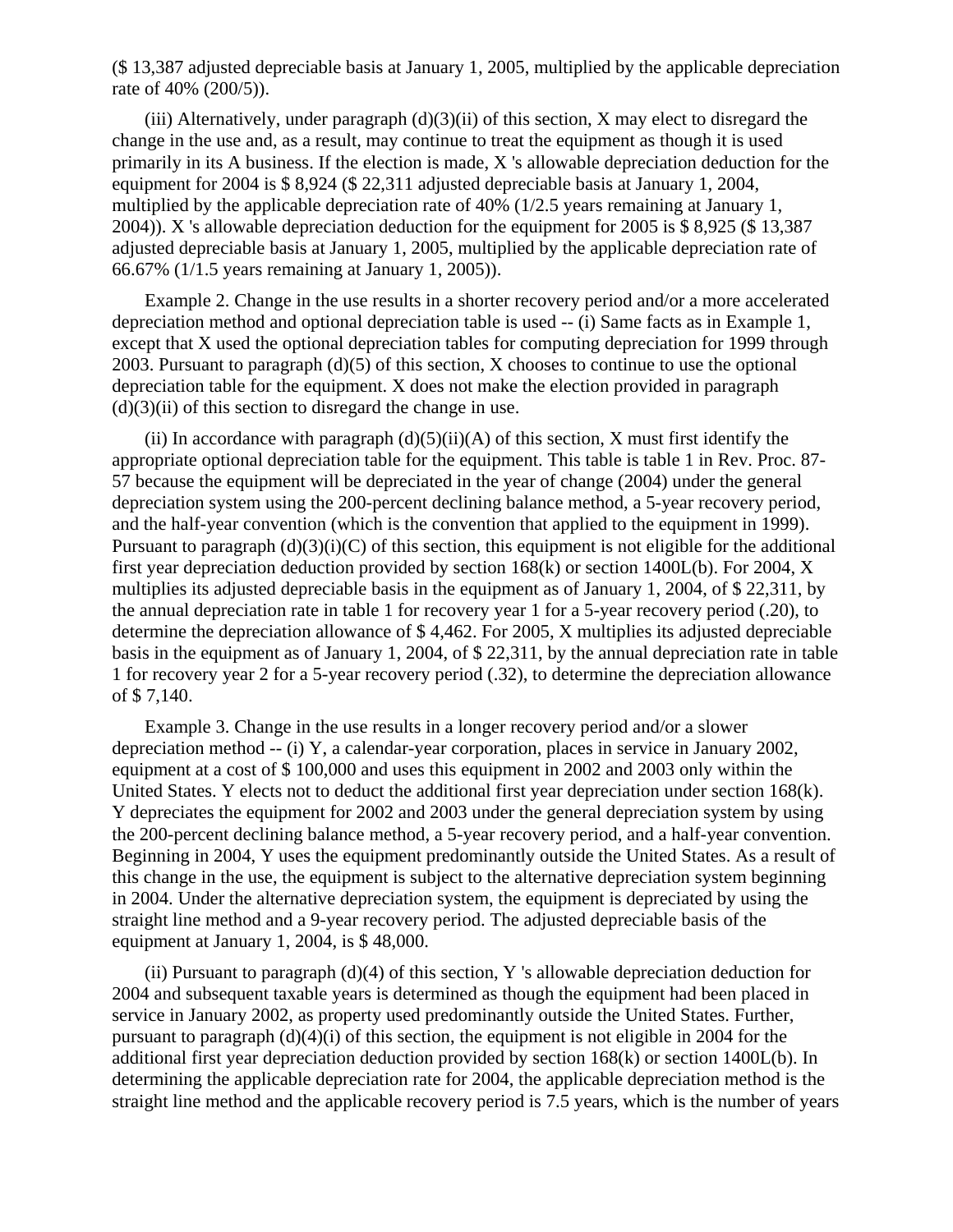remaining at January 1, 2004, for property placed in service in 2002 with a 9-year recovery period (taking into account the half-year convention). Thus, the depreciation allowance for 2004 is \$ 6,398 (\$ 48,000 adjusted depreciable basis at January 1, 2004, multiplied by the applicable depreciation rate of 13.33% (1/7.5 years)). The depreciation allowance for 2005 is \$ 6,398 (\$ 41,602 adjusted depreciable basis at January 1, 2005, multiplied by the applicable depreciation rate of 15.38% (1/6.5 years remaining at January 1, 2005)).

 Example 4. Change in the use results in a longer recovery period and/or a slower depreciation method and optional depreciation table is used -- (i) Same facts as in Example 3, except that Y used the optional depreciation tables for computing depreciation in 2002 and 2003. Pursuant to paragraph  $(d)(5)$  of this section, Y chooses to continue to use the optional depreciation table for the equipment. Further, pursuant to paragraph  $(d)(4)(i)$  of this section, the equipment is not eligible in 2004 for the additional first year depreciation deduction provided by section  $168(k)$  or section  $1400L(b)$ .

(ii) In accordance with paragraph  $(d)(5)(ii)(B)$  of this section, Y must first determine the appropriate optional depreciation table for the equipment pursuant to paragraph  $(d)(5)(ii)(B)(1)$ of this section. This table is table 8 in Rev. Proc. 87-57, which corresponds to the alternative depreciation system, the straight line method, a 9-year recovery period, and the half-year convention (because Y depreciated 5-year property in 2002 using a half-year convention). Next, Y must determine the appropriate recovery year in table 8. Because the year of change is 2004, the depreciation allowance for the equipment for 2004 is determined using recovery year 3 of table 8. For 2004, Y multiplies its adjusted depreciable basis in the equipment as of January 1, 2004, of \$ 48,000, by the product of the annual depreciation rate in table 8 for recovery year 3 for a 9-year recovery period (.1111) and the transaction coefficient of 1.200, to determine the depreciation allowance of \$ 6,399. For 2005, Y multiplies its adjusted depreciable basis in the equipment as of January 1, 2004, of \$ 48,000, by the product of the annual depreciation rate in table 8 for recovery year 4 for a 9-year recovery period (.1111) and the transaction coefficient (1.200), to determine the depreciation allowance of \$ 6,399.

 (e) Change in the use of MACRS property during the placed-in-service year -- (1) In general. Except as provided in paragraph (e)(2) of this section, if a change in the use of MACRS property occurs during the placed-in-service year and the property continues to be MACRS property owned by the same taxpayer, the depreciation allowance for that property for the placed-in-service year is determined by its primary use during that year. The primary use of MACRS property may be determined in any reasonable manner that is consistently applied to the taxpayer's MACRS property. For purposes of this paragraph (e), the determination of whether the mid-quarter convention applies to any MACRS property placed in service during the year of change is made in accordance with § 1.168(d)-1.

 (2) Alternative depreciation system property -- (i) Property used within and outside the United States. The depreciation allowance for the placed-in-service year for MACRS property that is used within and outside the United States is determined by its predominant use during that year. The determination of whether MACRS property is used predominantly outside the United States during the placed-in-service year shall be made in accordance with the test in § 1.48-  $1(g)(1)(i)$  for determining predominant use.

 (ii) Tax-exempt bond financed property. The depreciation allowance for the placed-inservice year for MACRS property that changes to tax-exempt bond financed property, as described in section  $168(g)(1)(C)$  and  $(g)(5)$ , during that taxable year is determined under the alternative depreciation system. For purposes of this paragraph (e), MACRS property changes to tax-exempt bond financed property when a tax-exempt bond is first issued after the MACRS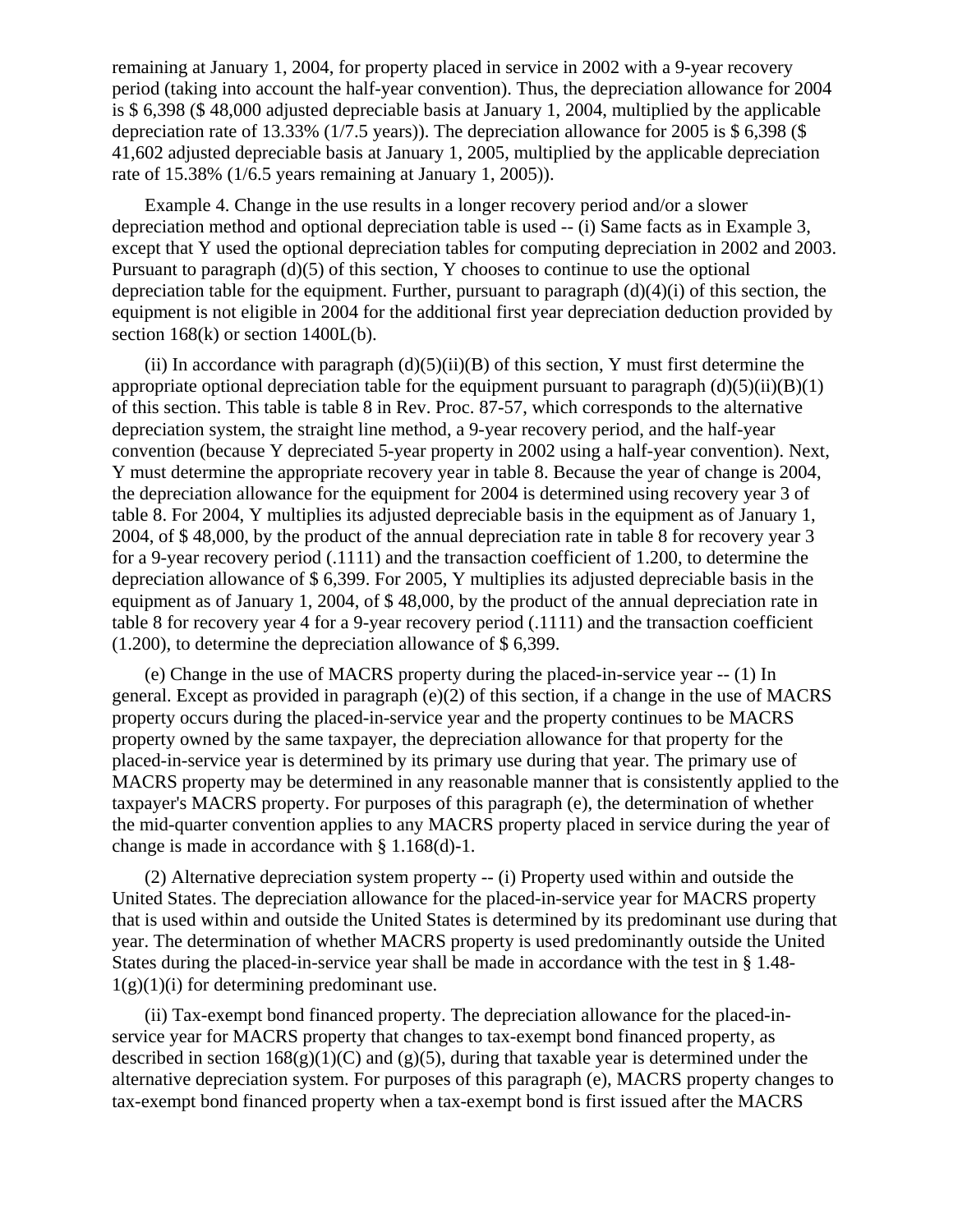property is placed in service. MACRS property continues to be tax-exempt bond financed property in the hands of the taxpayer even if the tax-exempt bond (including any refunding issue) is not outstanding at, or is redeemed by, the end of the placed-in-service year.

 (iii) Other mandatory alternative depreciation system property. The depreciation allowance for the placed-in-service year for MACRS property that changes to, or changes from, property described in section  $168(g)(1)(B)$  (tax-exempt use property) or (D) (imported property covered by an Executive order) during that taxable year is determined under --

 (A) The alternative depreciation system if the MACRS property is described in section  $168(g)(1)(B)$  or (D) at the end of the placed-in-service year; or

 (B) The general depreciation system if the MACRS property is not described in section  $168(g)(1)(B)$  or (D) at the end of the placed-in-service year, unless other provisions of the Internal Revenue Code or regulations under the Internal Revenue Code require the depreciation allowance for that MACRS property to be determined under the alternative depreciation system (for example, section  $168(g)(7)$ ).

(3) Examples. The application of this paragraph (e) is illustrated by the following examples:

 Example 1. (i) Z, a utility and calendar-year corporation, acquires and places in service on January 1, 2004, equipment at a cost of \$ 100,000. Z uses this equipment in its combustion turbine production plant for 4 months and then uses the equipment in its steam production plant for the remainder of 2004. Z 's combustion turbine production plant assets are classified as 15 year property and are depreciated by Z under the general depreciation system using a 15-year recovery period and the 150-percent declining balance method of depreciation. Z 's steam production plant assets are classified as 20-year property and are depreciated by Z under the general depreciation system using a 20-year recovery period and the 150-percent declining balance method of depreciation. Z uses the optional depreciation tables. The equipment is 50 percent bonus depreciation property for purposes of section 168(k).

 (ii) Pursuant to this paragraph (e), Z must determine depreciation based on the primary use of the equipment during the placed-in-service year. Z has consistently determined the primary use of all of its MACRS properties by comparing the number of full months in the taxable year during which a MACRS property is used in one manner with the number of full months in that taxable year during which that MACRS property is used in another manner. Applying this approach, Z determines the depreciation allowance for the equipment for 2004 is based on the equipment being classified as 20-year property because the equipment was used by Z in its steam production plant for 8 months in 2004. If the half-year convention applies in 2004, the appropriate optional depreciation table is table 1 in Rev. Proc. 87-57, which is the table for MACRS property subject to the general depreciation system, the 150-percent declining balance method, a 20-year recovery period, and the half-year convention. Thus, the depreciation allowance for the equipment for 2004 is \$ 51,875, which is the total of \$ 50,000 for the 50 percent additional first year depreciation deduction allowable (the unadjusted depreciable basis of \$ 100,000 multiplied by.50), plus \$ 1,875 for the 2004 depreciation allowance on the remaining adjusted depreciable basis of \$ 50,000.

 Example 2. T, a calendar year corporation, places in service on January 1, 2004, several computers at a total cost of \$ 100,000. T uses these computers within the United States for 3 months in 2004 and then moves and uses the computers outside the United States for the remainder of 2004. Pursuant to  $\S 1.48-1(g)(1)(i)$ , the computers are considered as used predominantly outside the United States in 2004. As a result, for 2004, the computers are required to be depreciated under the alternative depreciation system of section 168(g) with a